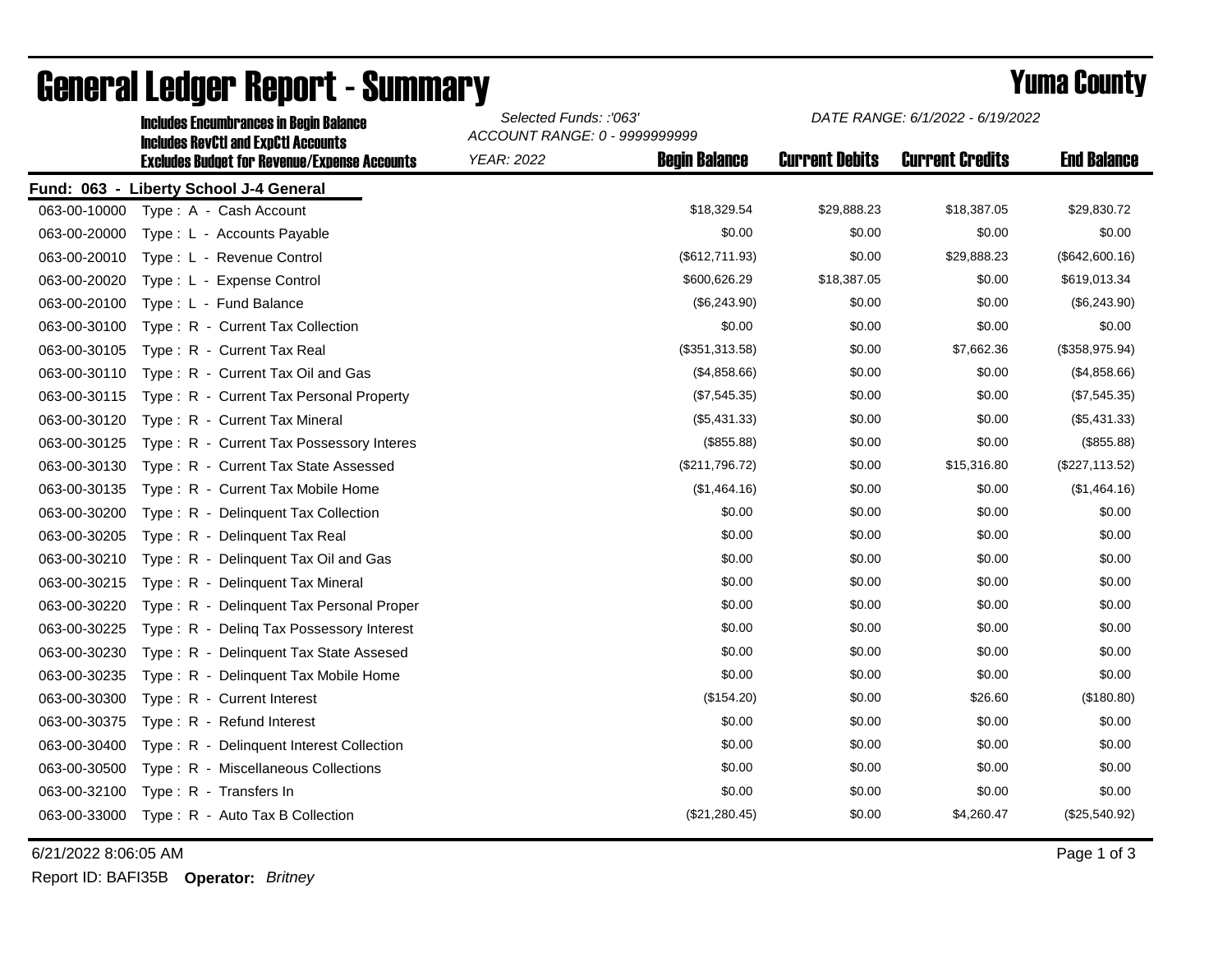|              | <b>Includes Encumbrances in Begin Balance</b><br><b>Includes RevCtI and ExpCtI Accounts</b><br><b>Excludes Budget for Revenue/Expense Accounts</b> |                                         | Selected Funds: :'063'<br>ACCOUNT RANGE: 0 - 9999999999 |                             | DATE RANGE: 6/1/2022 - 6/19/2022 |                                  |                    |  |
|--------------|----------------------------------------------------------------------------------------------------------------------------------------------------|-----------------------------------------|---------------------------------------------------------|-----------------------------|----------------------------------|----------------------------------|--------------------|--|
|              |                                                                                                                                                    |                                         | <b>YEAR: 2022</b>                                       | <b>Begin Balance</b>        | <b>Current Debits</b>            | <b>Current Credits</b>           | <b>End Balance</b> |  |
|              |                                                                                                                                                    | Fund: 063 - Liberty School J-4 General  |                                                         |                             |                                  |                                  |                    |  |
| 063-00-33100 |                                                                                                                                                    | Type: R - Auto Tax A & F Collection     |                                                         | (\$8,011.60)                | \$0.00                           | \$2,622,00                       | (\$10,633.60)      |  |
| 063-00-49100 |                                                                                                                                                    | Type: X - Treasurer Fees                |                                                         | \$1,457.96                  | \$57.51                          | \$0.00                           | \$1,515.47         |  |
| 063-00-49401 |                                                                                                                                                    | Type: X - Transfer Out                  |                                                         | \$0.00                      | \$0.00                           | \$0.00                           | \$0.00             |  |
| 063-00-49500 |                                                                                                                                                    | Type: X - Checks Written / ACH Transfer |                                                         | \$599.168.33                | \$18,329.54                      | \$0.00                           | \$617,497.87       |  |
|              |                                                                                                                                                    |                                         | Fund: 063 - Liberty School J-4 General                  | (\$12,085.64)<br>Totals :   | \$66,662.33                      | \$78.163.51                      | (\$23,586.82)      |  |
|              |                                                                                                                                                    | <b>Total Fund Revenues:</b>             | \$29,888,23                                             | <b>Total Fund Expenses:</b> | \$18,387.05                      | <b>Net Revenue Over Expense:</b> | \$11,501.18        |  |

## General Ledger Report - Summary **Example 2018** Yuma County